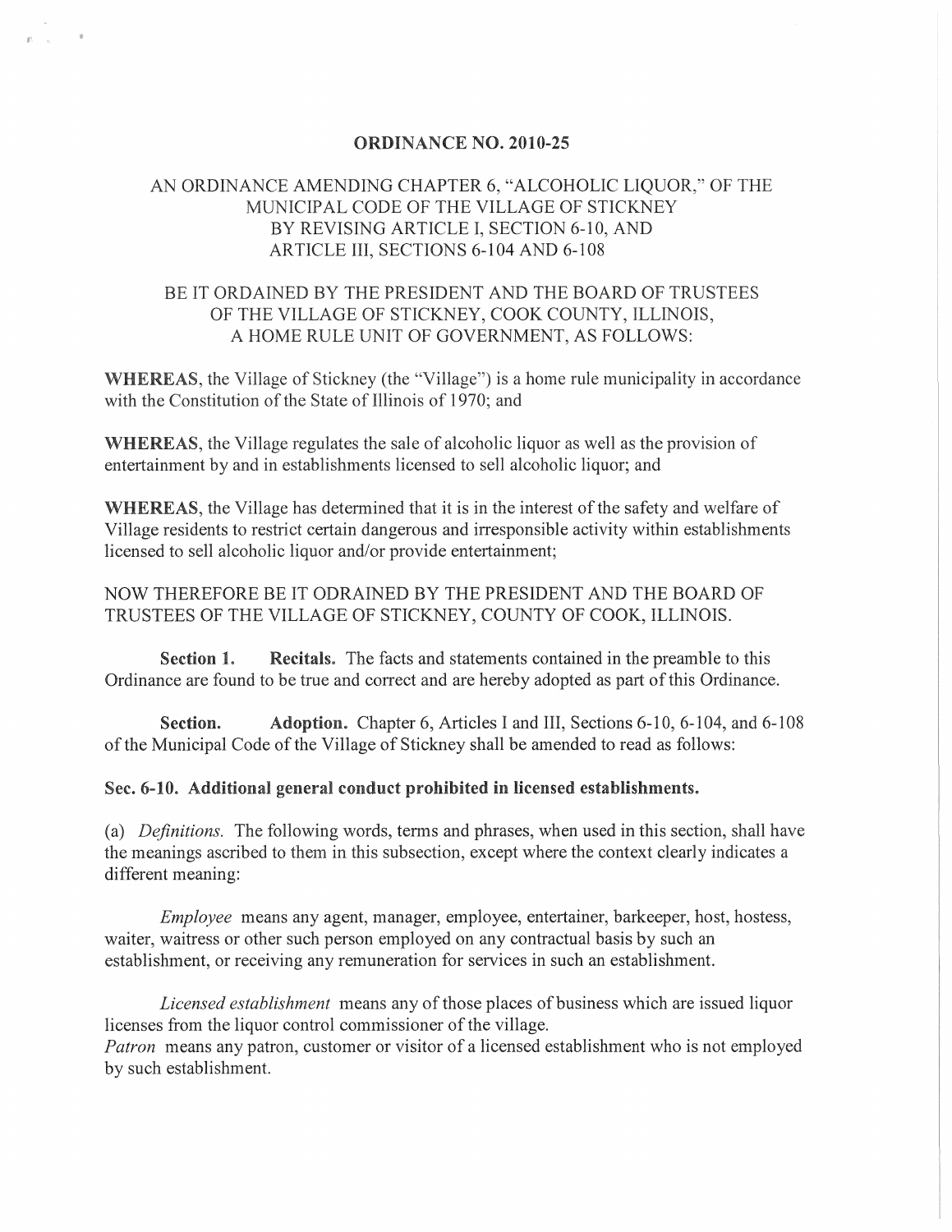(b) *Enumeration of prohibited conduct.* No license, or any employee of a licensee shall:

(1) Permit the performance of acts, or simulated acts, of sexual intercourse, masturbation, sodomy, bestiality, oral copulation, flagellation or any sexual acts which are prohibited by law;

(2) Permit the actual or simulated display of the breasts, buttocks, pubic hair, anus, vulva or genitals;

(3) Permit any person to remain in or upon the licensed premises who exposes to public view any portion of his or her breasts at or below the areola thereof, buttocks, genitals, vulva or anus;

(4) Permit the displaying of films or pictures depicting acts, a live performance of which are prohibited by the regulations quoted in this subsection (b);

(5) Permit any employee to remain on the premises of the licensed establishment who solicits, induces or requests a patron to purchase an alcoholic or nonalcoholic beverage for any employee, except where the patron and employee are related by blood or marriage;

(6) Permit or allow any form of entertainment which, when considered as a whole, would be considered obscene (i.e, predominantly appeals to prurient interests) as such term is defined by state law.

(7) Permit or allow any of the following: male or female striptease (regardless of whether all clothes are stripped off), lingerie or under-garment fashion shows, wet T-shirt contests, mud or jell-o wrestling or wrestling in any substance other than air, and any similar contest or performance.

(8) If anyone or more of the provisions of this section is declared unconstitutional or the application thereof is held invalid, the validity of the remainder of this section and the application of such provisions to other persons and circumstances shall not be affected thereby.

(c) *Criminal or dangerous acts.* No licensee or any employee of a licensee shall cause, allow, permit, or suffer, anywhere on the licensed property (which shall include, by way of example, any attached parking lots owned by licensee), any act of assault or battery, or any other dangerous act, including but not limited to fighting, which tends to endanger the health or welfare of any patron, or which mayor does in fact damage personal or public property. Any criminal or dangerous act, as outlined in this section, must be reported by the licensee or its agent or employee to the Village Police Department immediately.

#### Sec. 6-104. Admissions tax.

If the licensee charges an admission fee, cover charge, or any other fee to enter the premises or view the entertainment, the licensee shall pay the village a \$1.00 per person admissions tax. If the licensee charges an admission fee, cover charge, or other fee as set forth above for entrance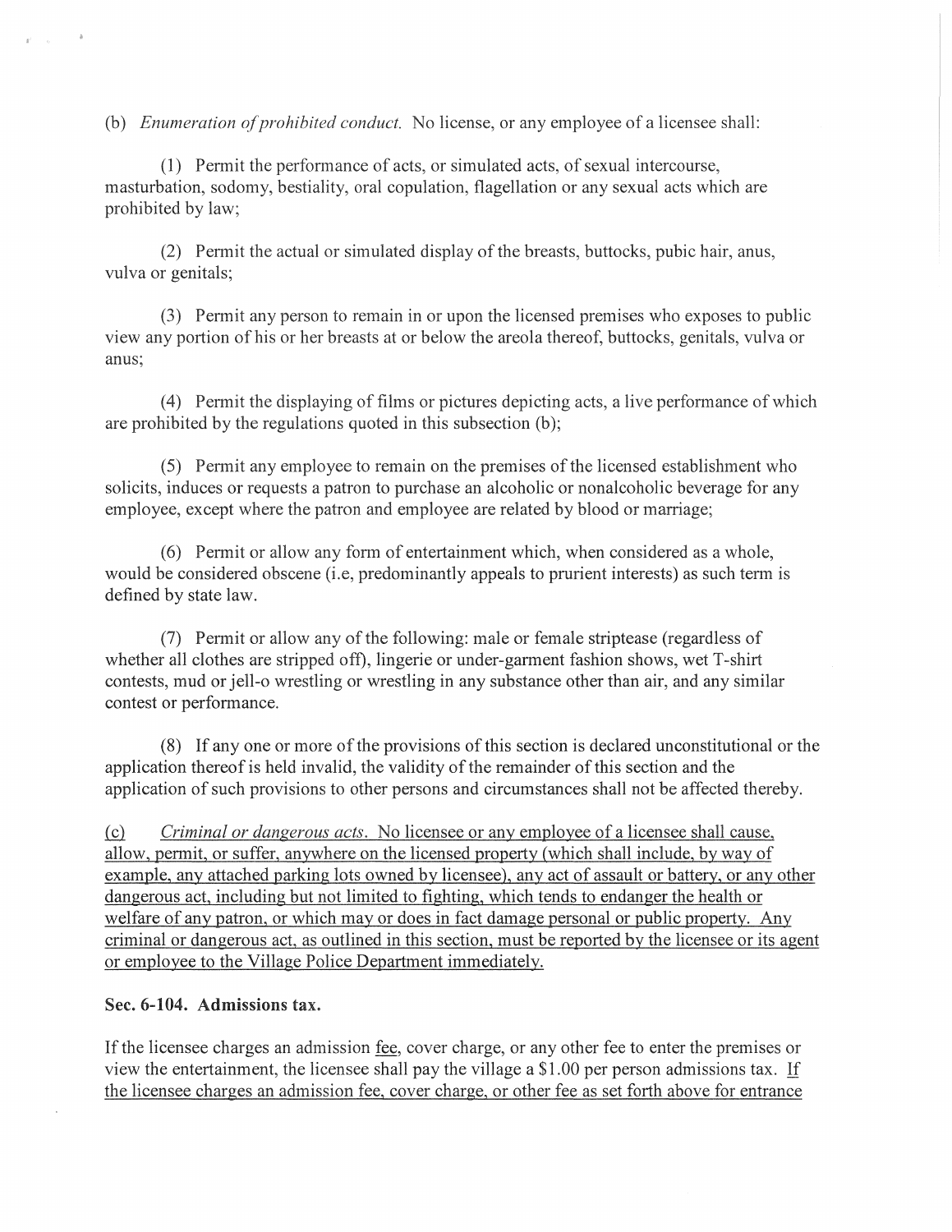by any patron, then all patrons who enter or remain on the premises during the entertainment are deemed to have been admitted for an admission fee, cover charge, or other fee as set forth above, for purposes of the admissions tax set forth in this section.

To the extent that this section 6-104, which requires an admissions tax to be paid by holders of certain liquor licenses that provides entertainment for an admission fee, and section 10-103, which requires an admissions tax to be paid by any person within the village that provides entertainment for an admission fee, apply concurrently to an event, this section shall apply and section 10-103 shall NOT apply.

The tax provided for in this section shall be due and payable to the village on or before the 15th day of the month following any month during which the amusement is operated. The licensee or permittee shall supply, at the time of payment, a report showing the admission tickets issued and used on each day of operation for which the tax provided in this article is being paid. All payments and reports required in this article shall be delivered to the office of the village clerk.

# **Sec. 6-108. Violations.**

It shall be a violation of this article for a holder of a license or permit under this article:

(1) To provide any entertainment without maintaining an effective and valid entertainment license or temporary entertainment permit under this article.

 $\alpha$  To allow or permit any minor to enter or remain in the licensed premises during the performance of any entertainment, unless the minor is accompanied by his parent or guardian.

(23) To allow its liquor license or any other license or permit from the village or from the State of Illinois, necessary to conduct its business, to expire or to be revoked or suspended.

(34) To operate its business in a way that violates any provision of this Code, or any statute of the State of Illinois, or to operate its business so as to constitute a nuisance or public health or safety hazard.

(45) To permit or allow any form of entertainment which, when considered as a whole, would be considered obscene (i.e, predominantly appeals to prurient interests) as such term is defined by state law.

 $(56)$  To permit or allow any of the following: male or female striptease (regardless of whether all clothes are stripped off), lingerie or under-garment fashion shows, wet T-shirt contests, mud or jell-o wrestling or wrestling in any substance other than air, and any similar contest or performance.

**Section 3. Home Rule.** This ordinance is enacted under the Home Rule powers of the Village as set forth in the Constitution and laws of the State of Illinois.